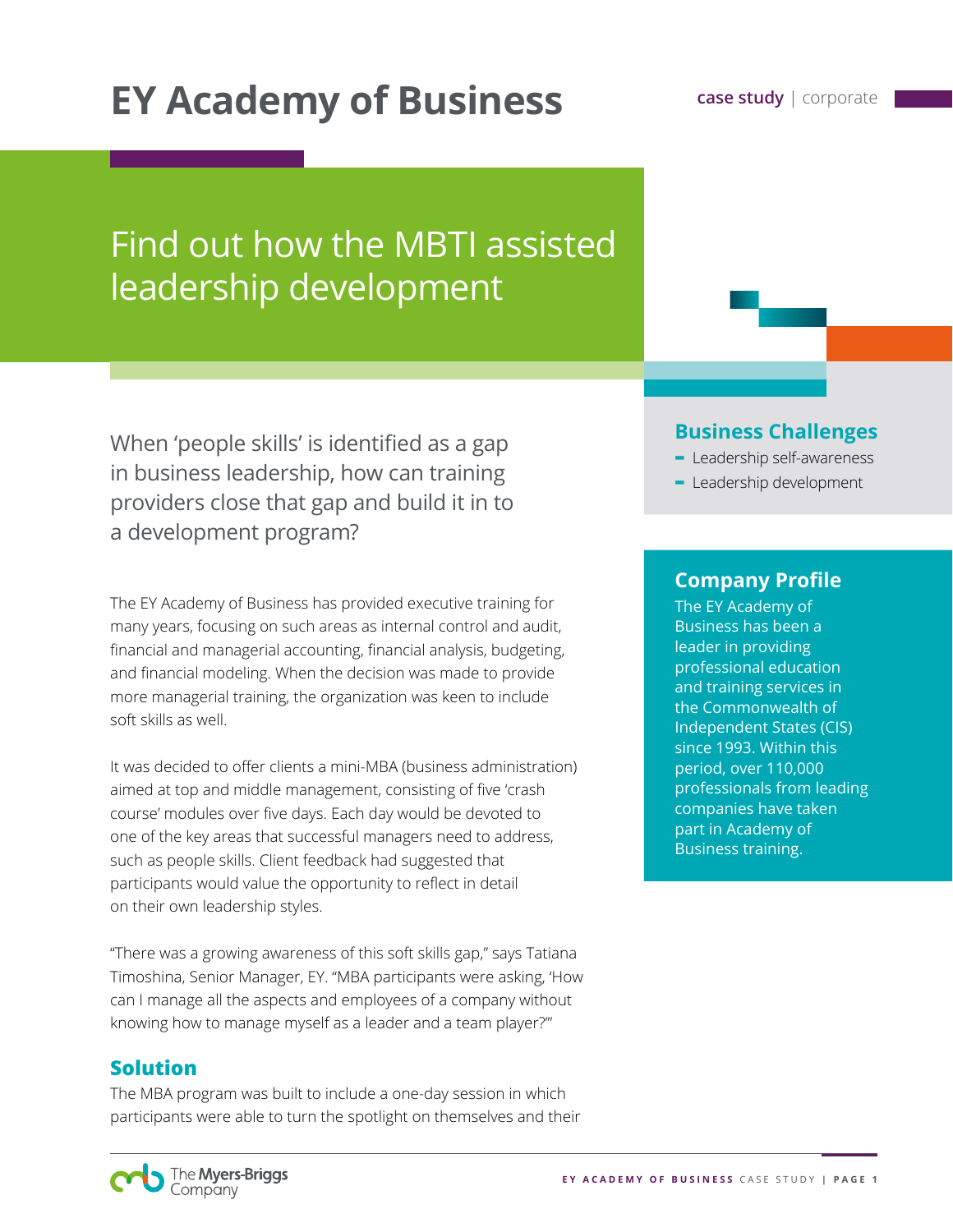## **EY Academy of Business**

leadership style. It was considered one of the most crucial days of the program.

When it came to choosing a tool to underpin this part of the course, the MBTI® instrument was a natural choice, since it had been used successfully for many years in EY managerial training. The organization was therefore keen to bring the MBTI process to a wider external audience.

EY consultants certified to use the MBTI tool developed the one-day session. Participants were introduced to the MBTI tool and given the opportunity to define their MBTI type. They then moved on to MBTI applications such as team effectiveness, flexing communication style, making balanced decisions and managing reactions to change.

The other four days of the mini-MBA created a complete management package, including strategy, risk management and finance. The soft skills element is what sets this program apart from earlier EY training events.

#### **Results**

The five-day course has proved extremely popular. Participants have developed a greater awareness of the needs and reactions of others. As one participant said with alarming frankness, "I wish I had attended this training eight years ago – if I had, I wouldn't be divorced!"

So popular was the MBTI element of the mini-MBA that a separate one-day module dealing with MBTI-related soft skills was launched for groups of 15–20. Several attendees treated this independent workshop as a refresher, having previously attended the mini-MBA. Others requested in-house mini-MBAs or standalone MBTI modules for their organizations after attending a scheduled mini-MBA program. Alternatively, some sent others from their organization to attend the course.

The mini-MBA and one-day workshops are available across a wide range of industries. Attendees are a mixture of small/medium-sized business owners and heads of larger organizations. Many participants

#### **Solution**

- **-** Create mini-MBA for middle and top-level managers
- **-** Include people development module
- **-** Use MBTI tool for the people development module

The MBTI is the  $\blacksquare$  starting point for soft skills development work. There's a growing awareness of the possibilities of this tool in the

workplace



**Olga Beglova,** Executive Director, EY Academy of Business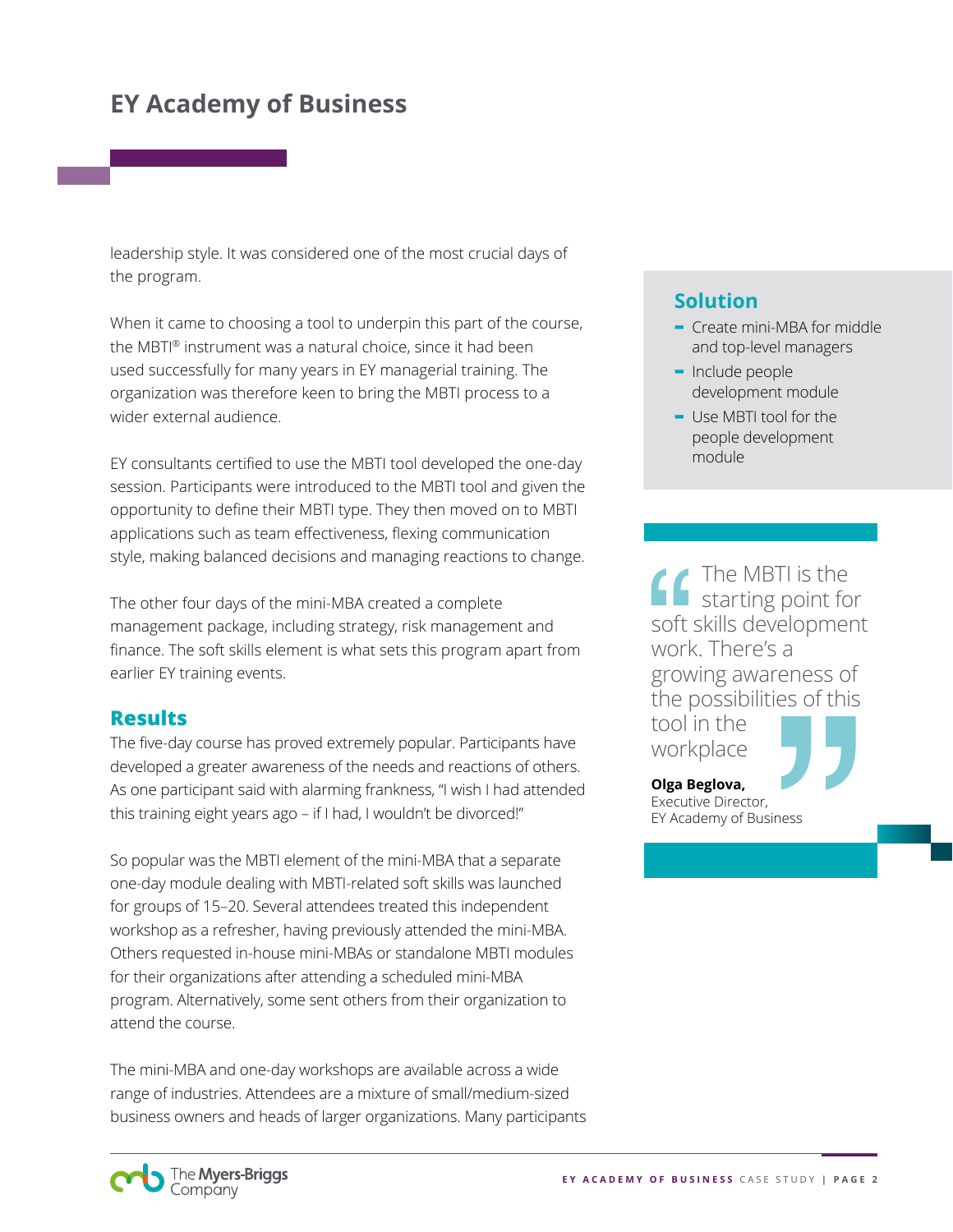## **EY Academy of Business**

have highlighted the way in which the MBTI process makes people look at their business and its associated personalities in a completely different and enlightened way.

"There is a growing demand in the marketplace for soft skills," commented Olga Beglova, Executive Director, EY. "MBTI is the starting point for this type of personal development work. There's a growing awareness of the possibilities of this tool in the workplace, and its application in such areas as teams, stress management, coaching and others."

The mini-MBA has now been held in Moscow and St. Petersburg in Russia, Kiev and Donetsk in Ukraine, and Almaty and Astana in Kazakhstan. In addition, the standalone MBTI workshop has also been held in Novosibirsk (Russia), with the first mini-MBA in Azerbaijan (Baku) planned soon after. There have been many in-house sessions in various other locations throughout the region as well.

Looking ahead, EY will continue to help embed the MBTI process in organizations seeking soft skills development. New standalone sessions and more MBTI workshops will be held in response to demand. The organization is also looking into the possibilities of expanding the MBTI offering to cover specific areas such as leadership development, change management, communication, and decision-making.

#### **Results**

- **-** Heightened self-awareness, motivation and drive leading to improved performance
- **-** Enhanced people skills increase awareness of the needs of others
- **-** Huge success of MBTI module led to demands for a one-day course independent of the mini-MBA